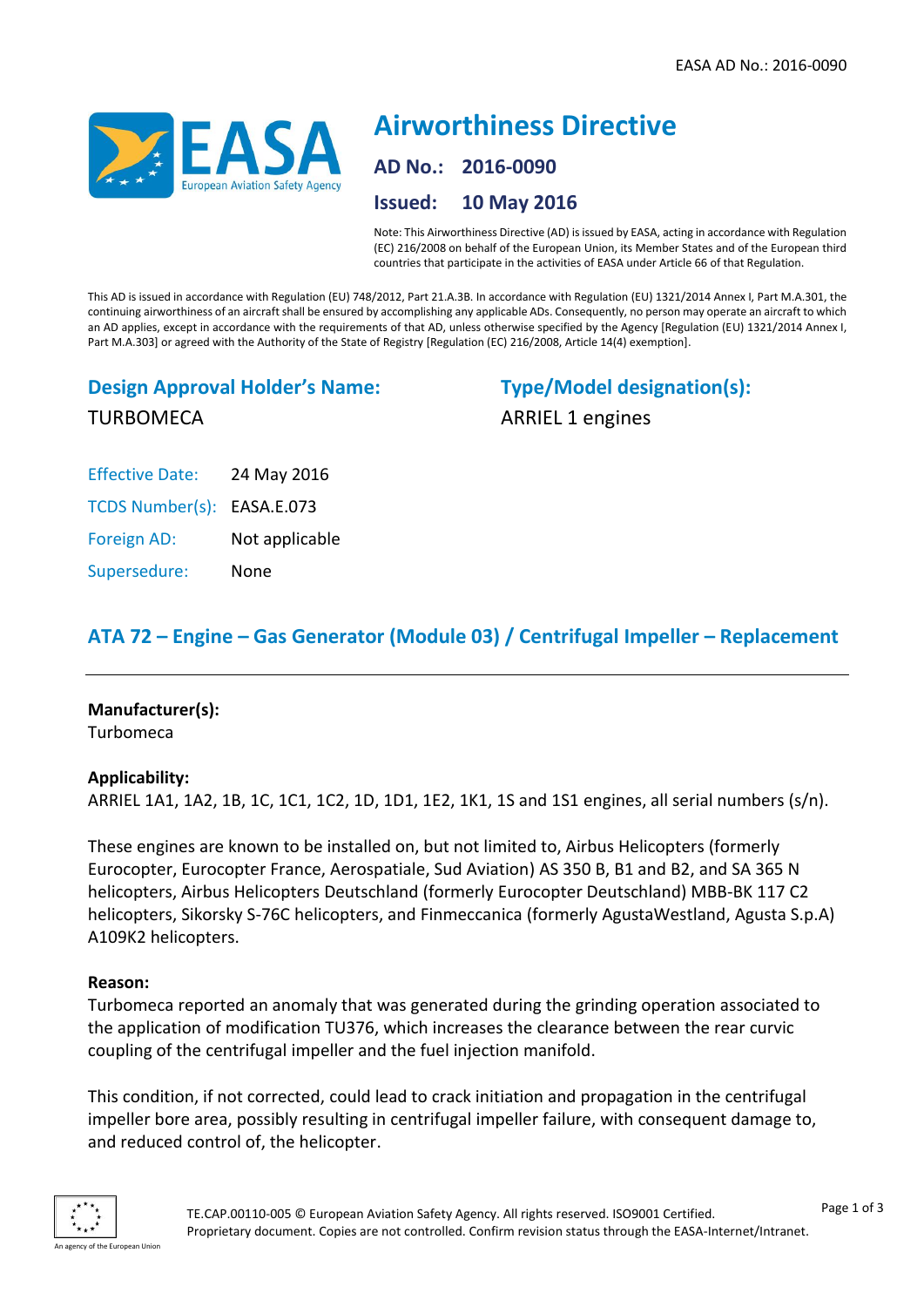To address this potential unsafe condition, the life of the affected centrifugal impellers was reduced and Turbomeca published Mandatory Service Bulletin (MSB) 292 72 0848 to inform operators about the life reduction and to provide instructions for the replacement of the affected centrifugal impellers.

For the reasons described above, this AD requires replacement of each affected centrifugal impeller before it exceeds the applicable reduced life limit.

## **Required Action(s) and Compliance Time(s):**

Required as indicated, unless accomplished previously:

Note 1: For the purpose of this AD, an affected centrifugal impeller has a Part Number (P/N) and a s/n as specified in Appendix 1 of this AD.

(1) For engines equipped with a Module 03 having an affected centrifugal impeller installed, before the centrifugal impeller exceeds the applicable reduced life limit specified in Appendix 1 of this AD, as applicable, replace the Module 03 with a serviceable Module 03 (see Note 2 of this AD) in accordance with the instructions of Turbomeca MSB 292 72 0848.

Note 2: For the purpose of this AD, a serviceable Module 03 is either a Module 03 equipped with an affected centrifugal impeller, which has not exceeded the applicable reduced life limit specified in Appendix 1 of this AD, or a Module 03 equipped with a non-affected centrifugal impeller.

(2) From the effective date of this AD, it is allowed to install on any engine a Module 03, provided this is a serviceable Module 03 as defined in Note 2 of this AD.

## **Ref. Publications:**

Turbomeca MSB 292 72 0848 version A dated 07 March 2016.

The use of later approved revisions of this document is acceptable for compliance with the requirements of this AD.

## **Remarks:**

- 1. If requested and appropriately substantiated, EASA can approve Alternative Methods of Compliance for this AD.
- 2. This AD was posted on 14 March 2016 as PAD 16-038 for consultation until 11 April 2016 and republished on 19 April 2016 for consultation until 03 May 2016. No comments were received during the consultation period.
- 3. Enquiries regarding this AD should be referred to the EASA Safety Information Section, Certification Directorate. E-mail: [ADs@easa.europa.eu.](mailto:ADs@easa.europa.eu)
- 4. For any question concerning the technical content of the requirements in this AD, please contact: Turbomeca, ARRIEL 1 Customer Support, 40220 Tarnos, France Fax: +33 5 59 74 45 15, or contact your usual or nearest Turbomeca technical representative at [www.turbomeca-support.com](http://www.turbomeca-support.com/)